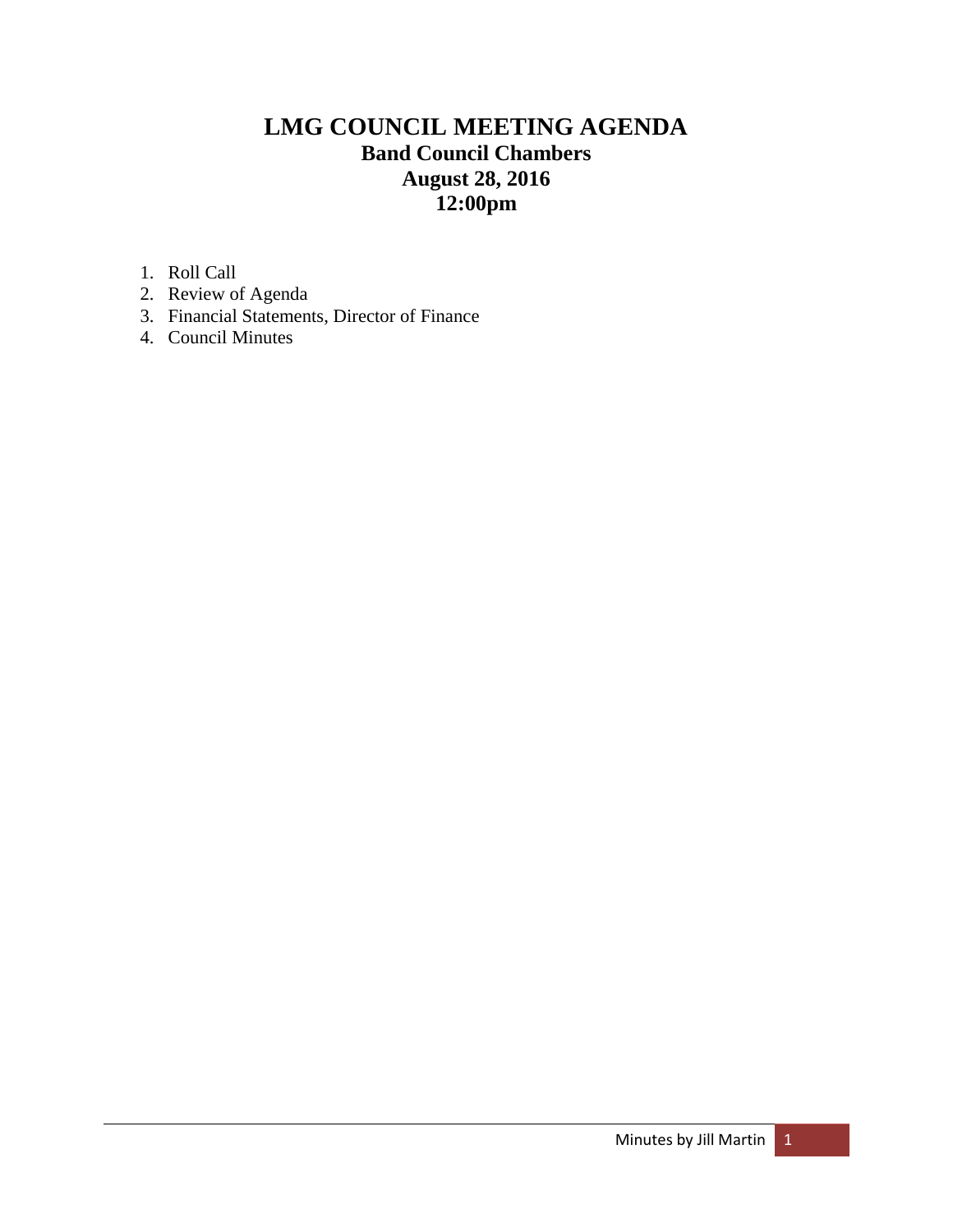### **1. Roll Call**

### **LMG COUNCIL ATTENDEES:**

Chief Darcy Gray Councillor Chris Wysote Councillor Lloyd Alcon Councillor Sky Metallic Councillor Wendell Metallic Councillor Kevin Methot Councillor Sheila Swasson Councillor John Murvin Vicaire Councillor Dr. Cathy Martin Councillor Calvin Barnaby Councillor Lorna Sook Councillor Annette Barnaby

### **Absent:**

Councillor Gordon Isaac Jr. (Family Gathering)

### **2. Review of Agenda**

A motion was made to accept the Agenda with a few added agenda items.

Moved: Councillor Calvin Barnaby Second: Councillor Chris Wysote Passed

### **3. Financial Audit Statement**

The Director of Finance presented the Financial Audit Statement, and went over a few questions that were asked by Allen & Paquette.

The financial statements were tabled until the next Duly Convened Meeting.

### **4. Review of Council Minutes**

### **Council Minutes June 28, 2016**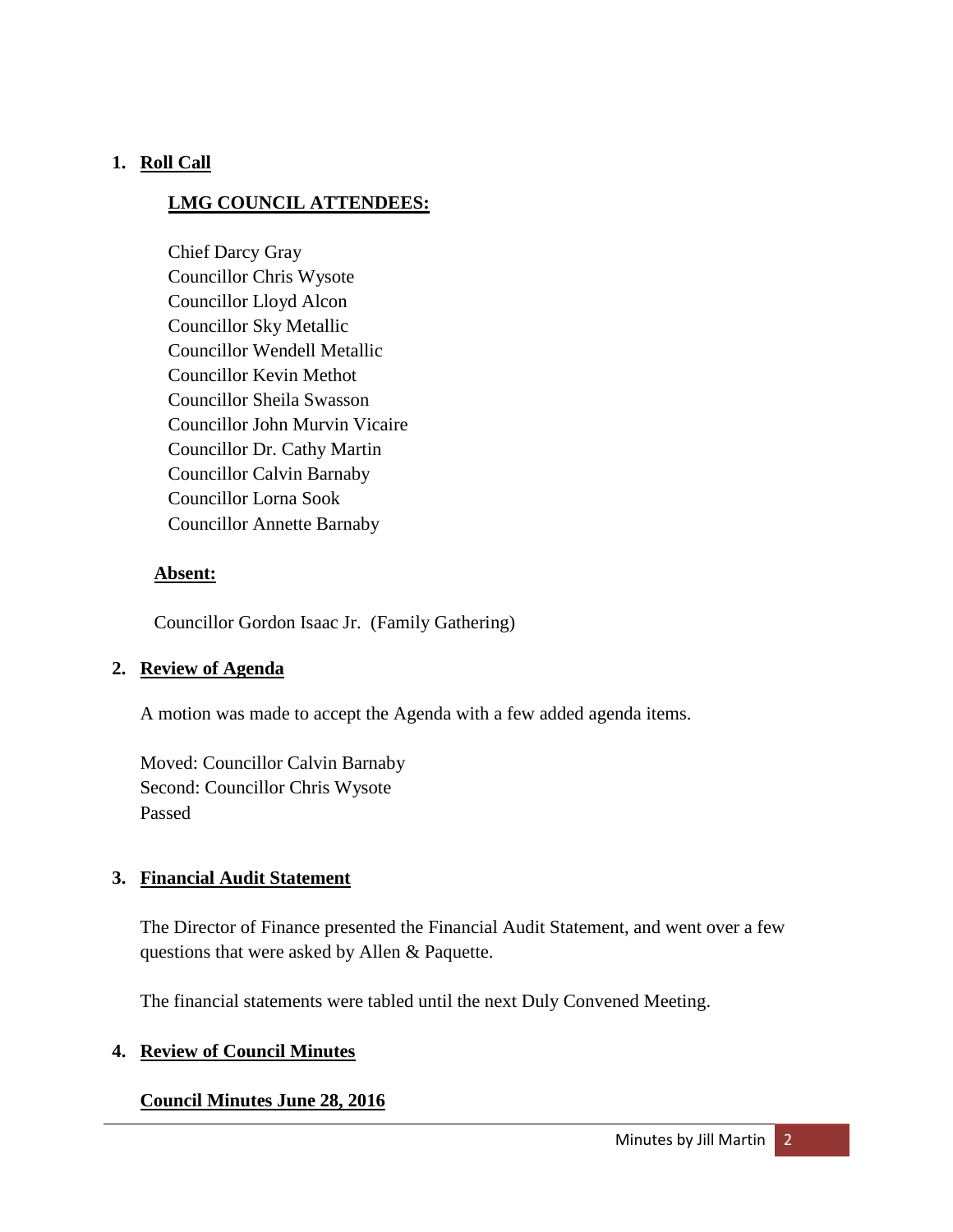A motion was made to pass council minutes with noted changes.

Moved: Councillor Calvin Barnaby Second: Councillor Annette Barnaby Abstain: Councillor Dr. Cathy Martin Passed

### **Council Minutes July 5, 2016**

A motion was made to pass council minutes with noted changes.

Moved: Councillor Chris Wysote Second: Councillor Wendell Metallic Passed

### **Council Minutes July 18, 2016**

Moved: Councillor Calvin Barnaby Second: Councillor Lloyd Alcon Abstain: Councillor Annette, Councillor Kevin Methot, Councillor Gordon Isaac Jr, Councillor Chris Wysote Passed

### **Council Minutes July 25, 2016**

Moved: Councillor Lloyd Alcon Second: Councillor Wendell Metallic Passed

### **5. MOU- MMS**

Council passed a resolution giving Chief Gray a mandate to seek reversal of the Chief Executive Committee (CEC) decisions regarding the Memorandum of Understanding with Squatex and Petrolympic. Council also seeks revisions, to the decision making process of the CEC, which would require community input regarding matters of a similar nature.

Moved: Councillor Lloyd Alcon Second: Councillor Lorna Sook